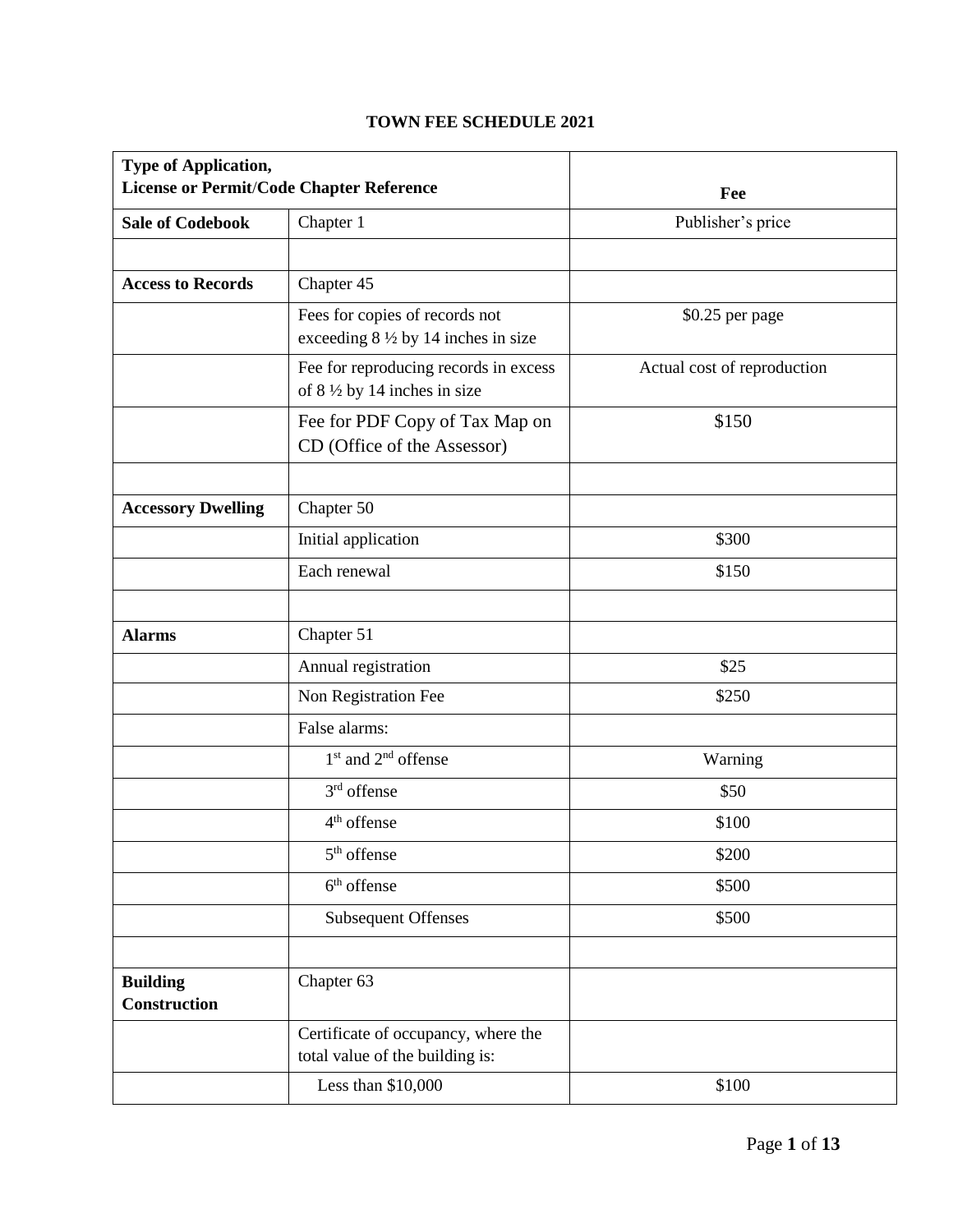| <b>Type of Application,</b>              |                                                                             |                                          |  |
|------------------------------------------|-----------------------------------------------------------------------------|------------------------------------------|--|
| License or Permit/Code Chapter Reference |                                                                             | Fee                                      |  |
|                                          | Greater than \$10,000 but less than<br>\$20,000                             | \$100                                    |  |
|                                          | Greater than \$20,000 but less than<br>\$50,000                             | \$100                                    |  |
|                                          | Greater than \$50,000 but less than<br>\$100,000                            | \$100                                    |  |
|                                          | Greater than \$100,000 but less<br>than \$150,000                           | \$100                                    |  |
|                                          | Greater than \$150,000                                                      | \$100                                    |  |
|                                          | Building permit issuance                                                    |                                          |  |
|                                          | Where the total value of the work<br>is up to $$1,000$                      | \$100                                    |  |
|                                          | For each additional \$1,000                                                 | \$15 additional per \$1000 of work value |  |
|                                          | Renewal of building permit                                                  | $\frac{1}{2}$ of Original B.P. Fee       |  |
|                                          | <b>Electrical permits</b>                                                   |                                          |  |
|                                          | Per dwelling                                                                | \$115                                    |  |
|                                          | Alteration to commercial building                                           | \$200                                    |  |
|                                          | New commercial construction                                                 | \$350                                    |  |
|                                          | Plumbing permit                                                             |                                          |  |
|                                          | House sewer and tie-in                                                      | \$115                                    |  |
|                                          | Installation of $1 - 3$ fixtures,<br>appliances or standpipe<br>connections | \$115                                    |  |
|                                          | Installation of $4 - 9$ fixtures                                            | \$165                                    |  |
|                                          | Installation of 10 or more fixtures                                         | \$215                                    |  |
|                                          | <b>Backflow Device</b>                                                      | \$115                                    |  |
|                                          | Gas certification                                                           | \$65                                     |  |
|                                          | Plumbing permit if not listed                                               | \$115                                    |  |
|                                          | <b>HVAC</b> Permit                                                          |                                          |  |
|                                          | <b>HVAC</b> Residential                                                     | Same as Building Permit Fee              |  |
|                                          | <b>HVAC Commercial</b>                                                      | Same as Building Permit Fee              |  |
|                                          | Erecting signs                                                              | Same as Building Permit Fee              |  |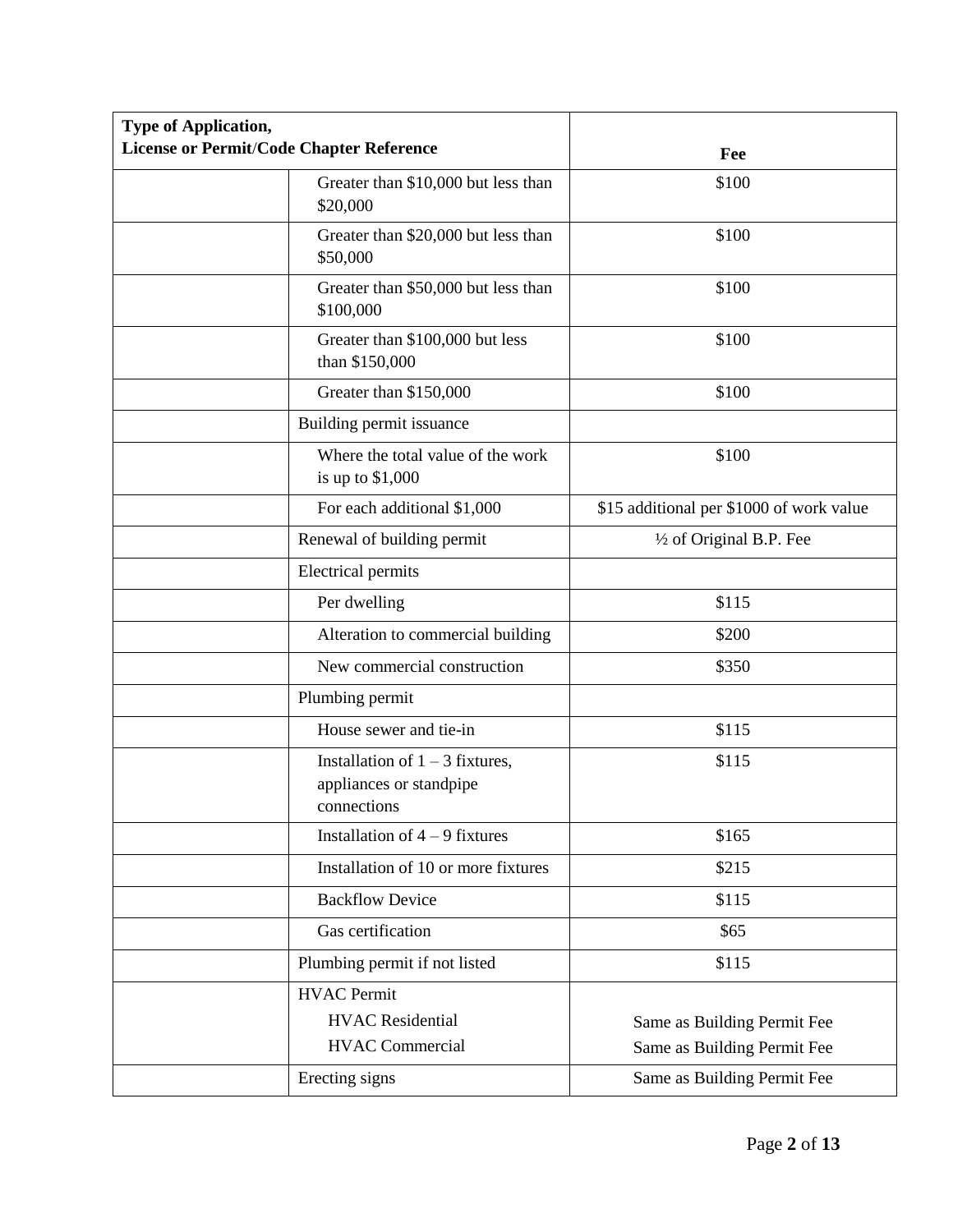| <b>Type of Application,</b><br><b>License or Permit/Code Chapter Reference</b> |                                                                     |                                                                                        |  |
|--------------------------------------------------------------------------------|---------------------------------------------------------------------|----------------------------------------------------------------------------------------|--|
|                                                                                |                                                                     | Fee                                                                                    |  |
|                                                                                | Demolition permit                                                   |                                                                                        |  |
|                                                                                | For structure less than 1,000<br>square feet                        | \$100                                                                                  |  |
|                                                                                | For structure over 1,000 square<br>feet                             | \$300                                                                                  |  |
|                                                                                | Title search (office assistance)                                    | \$65 per property                                                                      |  |
|                                                                                | Copies of certificates of occupancy<br>and surveys                  | \$25 per copy                                                                          |  |
|                                                                                | Inspection and letter in lieu of<br>certificate of occupancy        | \$100                                                                                  |  |
|                                                                                | Legalization of work performed<br>without permits                   | All fees tripled                                                                       |  |
|                                                                                | Failure to keep a scheduled appt. for<br>an inspection              | \$50                                                                                   |  |
|                                                                                | Same day inspection                                                 | \$50                                                                                   |  |
|                                                                                | Non-mandated inspection letter                                      | \$50                                                                                   |  |
|                                                                                | Any type of Permit Not Listed<br>necessary and requires inspections | Same fee structure as filing a Building<br>Permit (based on estimated cost of project) |  |
|                                                                                |                                                                     |                                                                                        |  |
| <b>Cabaret</b>                                                                 | Chapter 68                                                          |                                                                                        |  |
|                                                                                | Annual license fee                                                  | \$200                                                                                  |  |
|                                                                                | After July 1                                                        | \$100                                                                                  |  |
|                                                                                | Renewal application 30-day extension                                | \$5 per month                                                                          |  |
|                                                                                |                                                                     |                                                                                        |  |
| <b>Credit Card Fees</b>                                                        | Payment by Credit Card                                              | 3% of Transaction                                                                      |  |
|                                                                                |                                                                     |                                                                                        |  |
| <b>Dale Cemetery</b>                                                           | Deed Change                                                         | \$100 per change                                                                       |  |
|                                                                                |                                                                     |                                                                                        |  |
| Dog Fees                                                                       | Chapter 74                                                          |                                                                                        |  |
|                                                                                | License Fees:                                                       |                                                                                        |  |
|                                                                                | Spayed/neutered:                                                    | \$15                                                                                   |  |
|                                                                                | Unspayed/ unneutered                                                | \$23                                                                                   |  |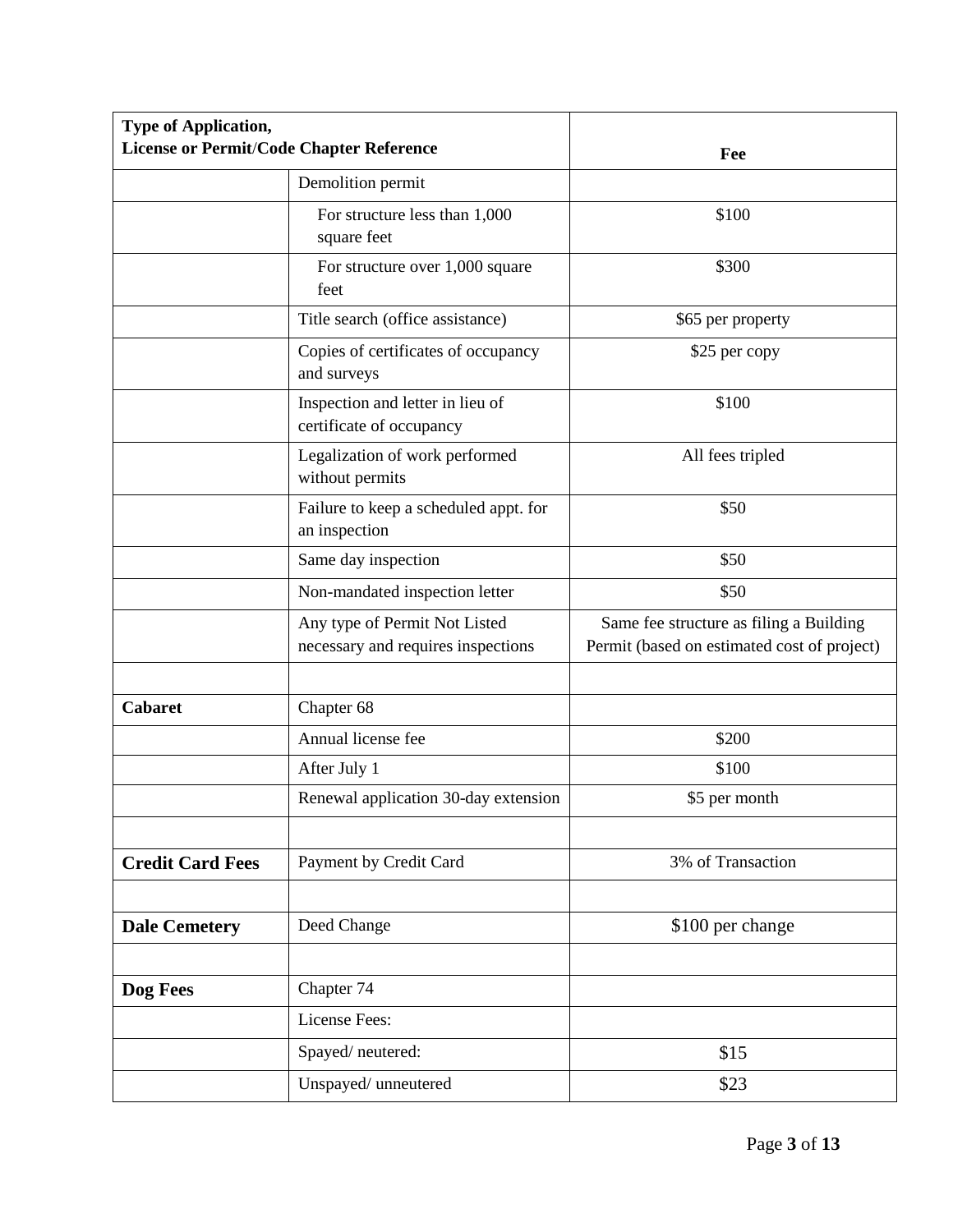| <b>Type of Application,</b>                     |                                                            |                                                                                                                   |
|-------------------------------------------------|------------------------------------------------------------|-------------------------------------------------------------------------------------------------------------------|
| <b>License or Permit/Code Chapter Reference</b> |                                                            | Fee                                                                                                               |
|                                                 | Seniors over age 60 are exempt from<br>local fee           |                                                                                                                   |
|                                                 | Redemption fees from impoundment<br>of dogs                |                                                                                                                   |
|                                                 | First impoundment                                          | \$20 first 24 hours;<br>\$5 each additional 24 hours                                                              |
|                                                 | Second impoundment                                         | \$40 first 24 hours;<br>\$10 each additional 24 hours                                                             |
|                                                 | Third impoundment                                          | \$60 first 24 hours;<br>\$15 each additional 24 hours                                                             |
|                                                 | Non-Resident use of the Cedar<br>Lane and Ryder Dog Parks  | \$25, plus \$10 per each additional dog, up<br>to three dogs                                                      |
| <b>Electric Car</b><br><b>Charging</b>          | Engel Park, Cedar Lane Park, Ryder<br>Park                 | First 3 Hours Free;<br>\$5 each additional hour                                                                   |
|                                                 |                                                            |                                                                                                                   |
| <b>Food Scraps</b><br><b>Recycling Program</b>  | Food Scraps Residential Kit                                | \$20.00 (if paying by check)<br>\$21.00 (if paying by credit/debit card to<br>cover convenience and per item fee) |
|                                                 | Food Scraps Compostable Bags<br>(roll of 25 2-gallon bags) | \$2.00 (if paying by check)<br>\$2.25 (if paying by credit/debit card to<br>cover convenience and per item fee)   |
| <b>SEQR</b>                                     | Chapter 85                                                 |                                                                                                                   |
|                                                 | Environmental clearance form                               | No fee                                                                                                            |
|                                                 | Application for preliminary<br>environmental review        | \$100                                                                                                             |
|                                                 |                                                            |                                                                                                                   |
| <b>Street Opening</b>                           | Chapter 87, Part 1                                         |                                                                                                                   |
|                                                 | Simple Curb Cut                                            | \$100                                                                                                             |
|                                                 | Road opening less than 150 sq. ft                          | \$400                                                                                                             |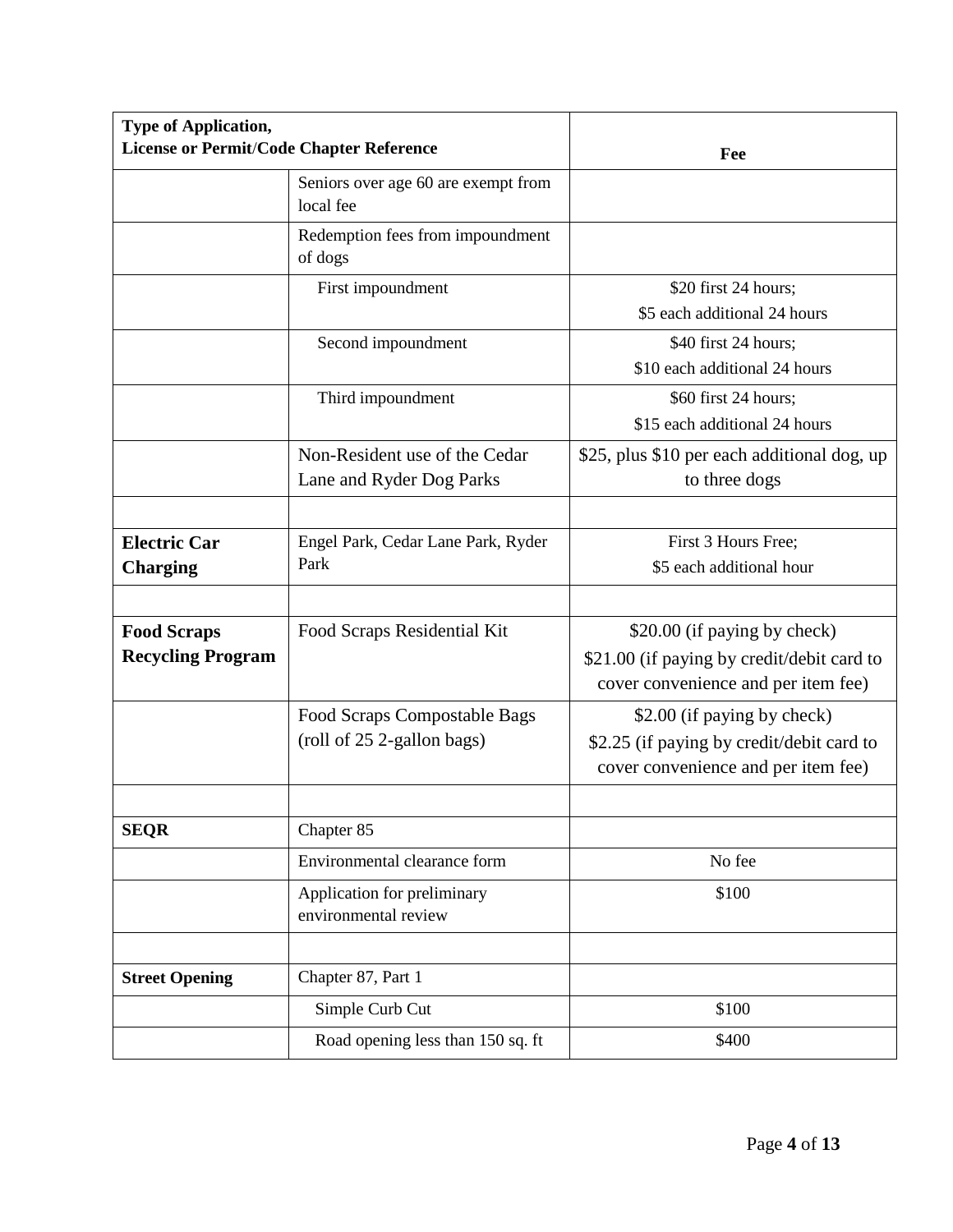| <b>Type of Application,</b><br>License or Permit/Code Chapter Reference |                                                                                                       | Fee                   |  |
|-------------------------------------------------------------------------|-------------------------------------------------------------------------------------------------------|-----------------------|--|
|                                                                         | Road opening 150 sq ft and greater                                                                    | \$500                 |  |
| <b>Deposit for all</b><br><b>Street Openings</b>                        | Deposit (in form of surety bond)                                                                      | \$300 per square foot |  |
|                                                                         |                                                                                                       |                       |  |
| <b>Excavation of</b><br><b>Topsoil or Gravel</b>                        | Chapter 87, Part 2                                                                                    |                       |  |
|                                                                         | For each 10 acres of property, or any<br>portion thereof, proposed to be<br>excavated                 | \$75                  |  |
|                                                                         | Refund upon denial of application                                                                     | \$25                  |  |
|                                                                         | Permit renewal, for each 10 acres of<br>property, or any portion thereof,<br>proposed to be excavated | \$75                  |  |
|                                                                         |                                                                                                       |                       |  |
| <b>Filling and Grading</b>                                              | Chapter 92                                                                                            |                       |  |
|                                                                         | Application for a filling and grading<br>permit                                                       |                       |  |
|                                                                         | For the first acre or part thereof                                                                    | \$200                 |  |
|                                                                         | For each additional acre or part<br>thereof                                                           | \$40                  |  |
|                                                                         | Application for a certificate of<br>completion                                                        |                       |  |
|                                                                         | For the first acre                                                                                    | \$50                  |  |
|                                                                         | For each additional acre or part<br>thereof                                                           | \$10                  |  |
|                                                                         |                                                                                                       |                       |  |
| Floodplain<br><b>Development</b>                                        | Chapter 102                                                                                           |                       |  |
|                                                                         |                                                                                                       |                       |  |
| <b>Filming</b>                                                          | Per day                                                                                               | \$1400                |  |
|                                                                         | Permit application                                                                                    | \$200                 |  |
|                                                                         |                                                                                                       |                       |  |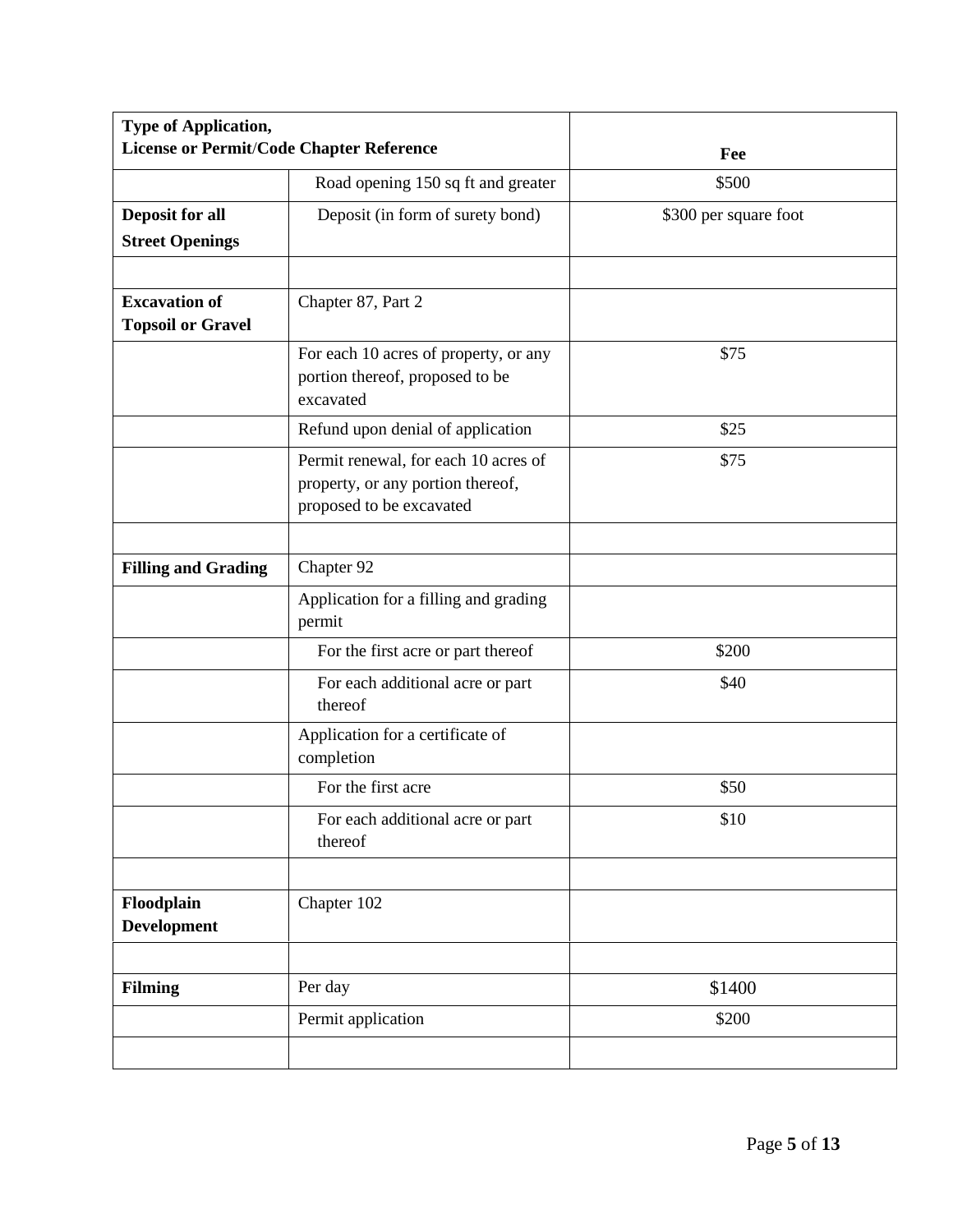| <b>Type of Application,</b><br>License or Permit/Code Chapter Reference |                                                                                                                                                                                      | Fee                                                                                                                                                                                                       |
|-------------------------------------------------------------------------|--------------------------------------------------------------------------------------------------------------------------------------------------------------------------------------|-----------------------------------------------------------------------------------------------------------------------------------------------------------------------------------------------------------|
| <b>Freshwater Wetlands</b>                                              | Chapter 105                                                                                                                                                                          |                                                                                                                                                                                                           |
|                                                                         | Application review fee for permits<br>issued by Building Inspector (see §<br>$105-6$                                                                                                 | Same fee structure as filing a Building<br>Permit (based on estimated cost of project)                                                                                                                    |
|                                                                         | Application review fee for permits<br>issued by the Planning Board (see<br>$$105-7)$                                                                                                 | Included in site plan review fees                                                                                                                                                                         |
| <b>Parks</b>                                                            | Chapter 138                                                                                                                                                                          |                                                                                                                                                                                                           |
|                                                                         | <b>Rental Fees</b>                                                                                                                                                                   |                                                                                                                                                                                                           |
|                                                                         | Pavilions (Ryder, Gerlach, Cedar<br>Lane                                                                                                                                             | \$225 for 4 hours;<br>\$25 for each additional hour                                                                                                                                                       |
|                                                                         | Picnic Areas at Engel Park                                                                                                                                                           | \$75 for 4 hours;<br>\$25 for each additional hour                                                                                                                                                        |
|                                                                         | Fields/Facilities (Ryder Park<br>baseball fields or Football/<br>Soccer field; Cedar Lane Park<br>Football/Soccer Field; Engel<br>Waterfront park Stage &<br>Viewing/Spectator Area) | Residents: \$50 for 2 hours, \$25 for each<br>additional hour<br>Non-Profits: \$50 for 2 hours, \$25 for each<br>additional hour<br>Non-Residents: \$150 for 2 hours, \$50 for<br>each additional hour    |
|                                                                         | Fields/Facilities with Lights<br>(Gerlach Park Baseball or Soccer<br>Field)                                                                                                          | Residents: \$100 for 2 hours, \$50 for each<br>additional hour<br>Non-Profits: \$100 for 2 hours, \$50 for each<br>additional hour<br>Non-Residents: \$300 for 2 hours, \$100 for<br>each additional hour |
|                                                                         | Louis Engel Park Spray Park                                                                                                                                                          | \$75/hour                                                                                                                                                                                                 |
| <b>Boat Ramp</b>                                                        | Daily                                                                                                                                                                                |                                                                                                                                                                                                           |
|                                                                         | Residents                                                                                                                                                                            | \$40                                                                                                                                                                                                      |
|                                                                         | Nonresidents                                                                                                                                                                         | \$50                                                                                                                                                                                                      |
|                                                                         | Seasonal                                                                                                                                                                             |                                                                                                                                                                                                           |
|                                                                         | Residents                                                                                                                                                                            | \$80                                                                                                                                                                                                      |
|                                                                         | Nonresidents                                                                                                                                                                         | \$150                                                                                                                                                                                                     |
| <b>Cedar Lane Arts</b>                                                  | Meeting in Theater Room for                                                                                                                                                          | \$30                                                                                                                                                                                                      |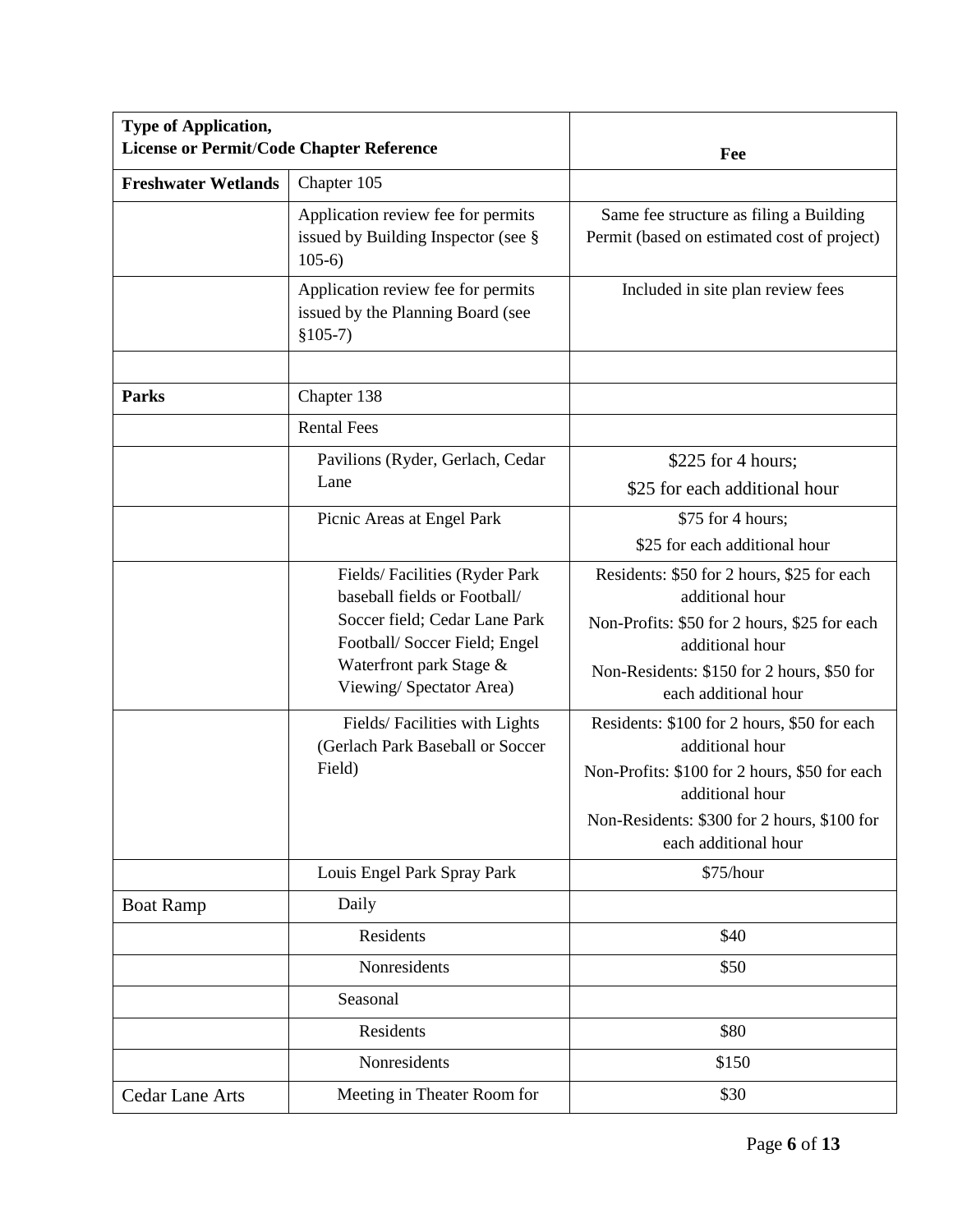| <b>Type of Application,</b><br><b>License or Permit/Code Chapter Reference</b> |                                                                                             | Fee                                    |
|--------------------------------------------------------------------------------|---------------------------------------------------------------------------------------------|----------------------------------------|
| Center                                                                         | Art Activities, 3 Hours or Less                                                             |                                        |
|                                                                                | Meeting in Theater Room for<br>Art Activities, Up to 6 Hours                                | \$50                                   |
|                                                                                | Meeting in Theater Room for<br>Non-Art Activities, 3 Hours or<br>Less                       | \$50                                   |
|                                                                                | Meeting in Theater Room for<br>Non-Art Activities, Up to 6<br>Hours                         | \$100                                  |
|                                                                                | Meeting in Theater Room by<br>For-Profit Groups, 3 Hours or<br>Less                         | \$100                                  |
|                                                                                | Meeting in Theater Room by<br>For-Profit Groups, Each Hour<br>over 3 Hours                  | \$25                                   |
|                                                                                | Art Activity Birthday Parties for                                                           | \$200 plus instructor's fee            |
|                                                                                | Children, 3 Hours or Less                                                                   | and materials expense                  |
|                                                                                | Art fair events                                                                             | \$50 per artist booth fee              |
|                                                                                | Ceramic Weekend Workshop<br>$(2$ Day $)$                                                    | \$100/day plus instructor fees         |
|                                                                                | Artists Group Use of Theater<br>Space, 3 Hours or Less                                      | \$10/artist/ session                   |
|                                                                                | Scout Ceramics Lesson (1)<br>learning lesson, 1 firing<br>session)                          | \$20/scout                             |
|                                                                                | <b>Firing Fees</b>                                                                          | \$0.05 per cubic inch for bisque       |
|                                                                                |                                                                                             | \$0.07 per cubic inch for cone 6 glaze |
| <b>CLAC Clay Studio</b><br>Membership                                          | <b>Rental Fees</b>                                                                          |                                        |
|                                                                                | Studio Access with Shelf Space<br>(all incomplete work must be<br>taken home when leaving)* | \$300/ quarter                         |
|                                                                                | Studio Access with 1/2 storage<br>unit*                                                     | \$375/ quarter                         |
|                                                                                | Studio Access with 1 full                                                                   | \$450/ quarter                         |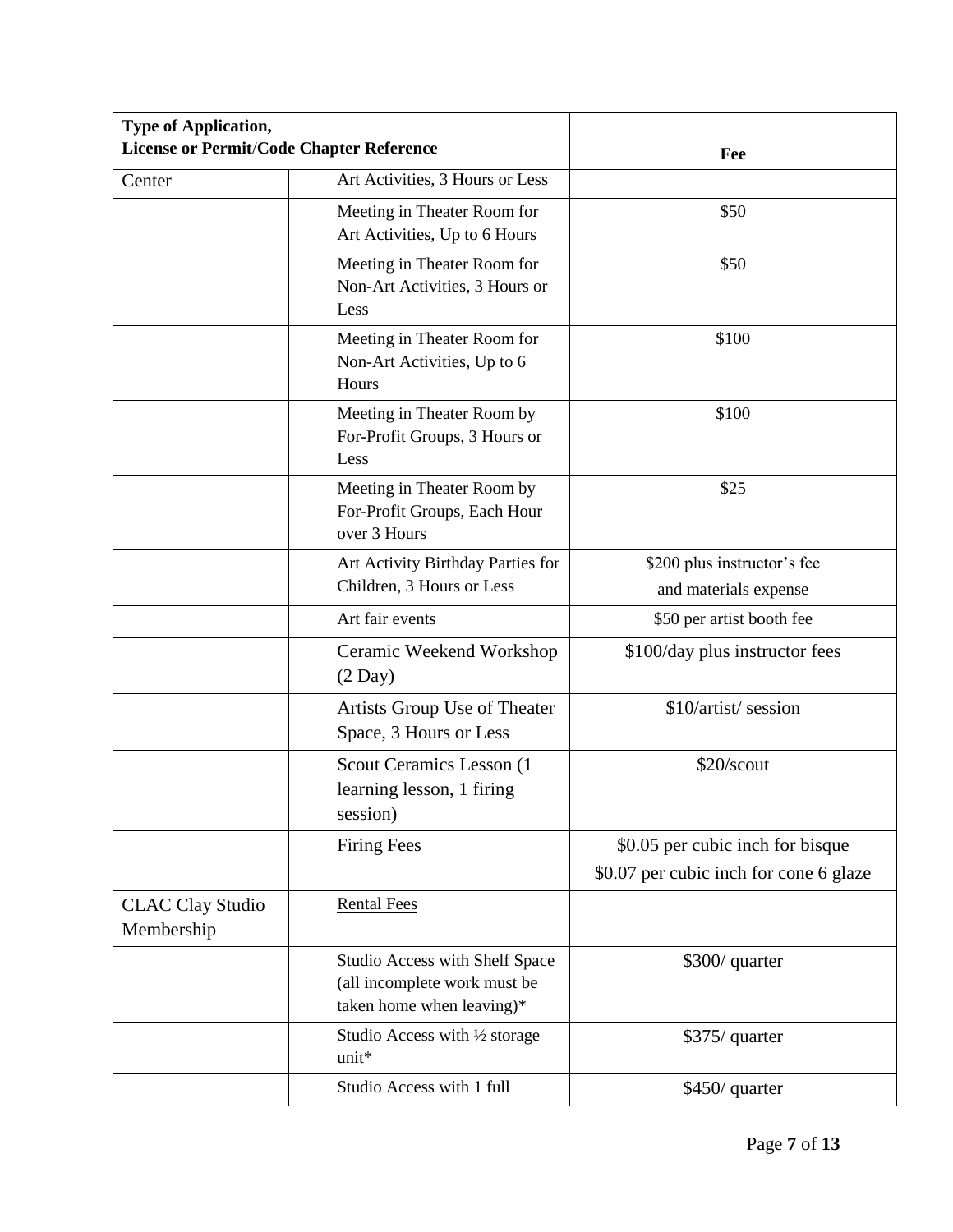| <b>Type of Application,</b>                     |                                                                          |                       |  |
|-------------------------------------------------|--------------------------------------------------------------------------|-----------------------|--|
| <b>License or Permit/Code Chapter Reference</b> |                                                                          | Fee                   |  |
|                                                 | storage unit*                                                            |                       |  |
|                                                 | *10% rental discount when you<br>prepay six months or more in<br>advance |                       |  |
|                                                 | Use Fees                                                                 |                       |  |
|                                                 | Firing fee (includes both cone<br>05 bisque and cone 6 glaze)            | \$0.05 per cubic inch |  |
|                                                 | Clay (midrange stoneware)                                                | \$15 per 25 pound bag |  |
|                                                 | Reclaimed clay from bucket                                               | \$10 per 25 pound bag |  |
|                                                 | Mid-range Porcelain clay                                                 | \$20 per 25 pound bag |  |
|                                                 | Deposit for Key to<br>Access CLAC                                        | \$200                 |  |
| <b>Peddlers</b>                                 | Chapter 144                                                              |                       |  |
|                                                 | Annual license fee                                                       | \$100                 |  |
|                                                 | One Day Peddler's Permit                                                 | \$25                  |  |
| <b>Police Fees</b>                              | Vehicle Impound Release Fee                                              | \$25                  |  |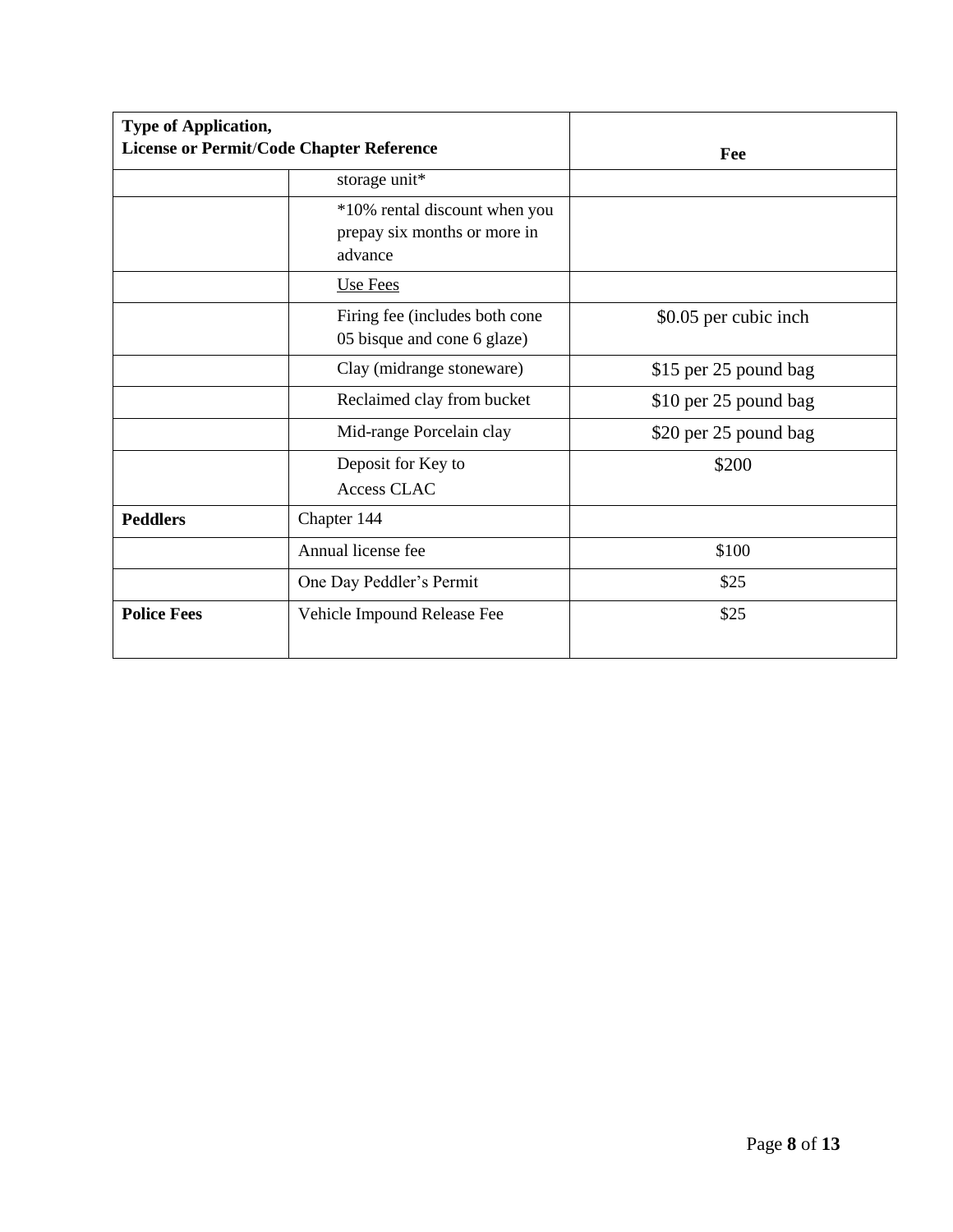| <b>Type of Application,</b><br>License or Permit/Code Chapter Reference |                                                                                              | Fee                                                                                                                                                                                                                                                                            |
|-------------------------------------------------------------------------|----------------------------------------------------------------------------------------------|--------------------------------------------------------------------------------------------------------------------------------------------------------------------------------------------------------------------------------------------------------------------------------|
| <b>Special Events</b>                                                   | Chapter 166                                                                                  |                                                                                                                                                                                                                                                                                |
|                                                                         | Special Event Permit Application Fee                                                         | \$25.00 non-refundable fee                                                                                                                                                                                                                                                     |
|                                                                         | Approved Special Event Fee:                                                                  | Event Level 1 (less than 300 people in<br>attendance): \$200.00 per event<br>Event Level 2 (between 300-499 people in                                                                                                                                                          |
|                                                                         |                                                                                              | attendance): \$500.00 per event<br>Event Level 3 (more than 500 people in<br>attendance): \$700.00 per event                                                                                                                                                                   |
|                                                                         | Security Deposit for Approved<br>Special Event (unless otherwise<br>specified in the permit) | Event Level 1 (less than 300 people in<br>attendance): \$200.00 per event<br>Event Level 2 (between 300-499 people in<br>attendance): \$500.00 per event<br>Event Level 3 (more than 500 people in<br>attendance): \$700.00 per event                                          |
|                                                                         | <b>Banner Application Fee</b>                                                                | For events in the Town of Ossining –<br>including the Village of Ossining and the<br>portion of the Village of Briarcliff Manor<br>located in the Town of Ossining: \$25.00<br>non-refundable fee<br>For events outside of the Town of Ossining:<br>\$50.00 non-refundable fee |
| <b>Steep Slopes</b>                                                     | Chapter 167                                                                                  |                                                                                                                                                                                                                                                                                |
|                                                                         | Application and inspection fee,<br>residential only                                          | \$100                                                                                                                                                                                                                                                                          |
|                                                                         | Application and inspection fee,<br>nonresidential                                            | Included in site plan review fees                                                                                                                                                                                                                                              |
| <b>Streams</b> and<br><b>Watercourses</b>                               | Chapter 169                                                                                  |                                                                                                                                                                                                                                                                                |
|                                                                         | Permit application                                                                           | Same fee structure as filing a Building<br>Permit (based on estimated cost of project)                                                                                                                                                                                         |
| <b>Subdivision of Land</b>                                              | Chapter 176                                                                                  |                                                                                                                                                                                                                                                                                |
|                                                                         | Application review fee                                                                       |                                                                                                                                                                                                                                                                                |
|                                                                         | Major                                                                                        |                                                                                                                                                                                                                                                                                |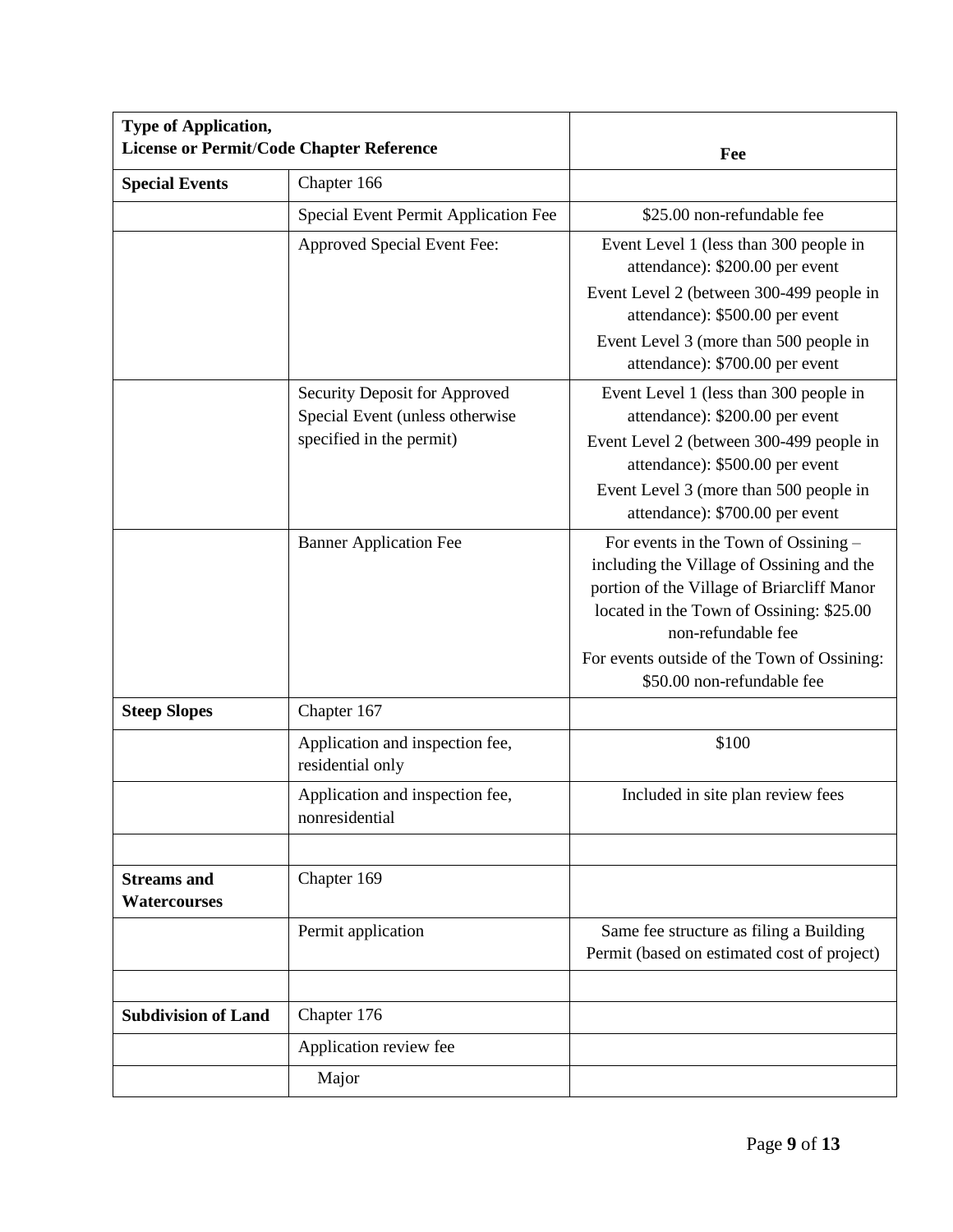| <b>Type of Application,</b><br>License or Permit/Code Chapter Reference |                                                                                                                                                                                                                       | Fee                                                                                                                             |
|-------------------------------------------------------------------------|-----------------------------------------------------------------------------------------------------------------------------------------------------------------------------------------------------------------------|---------------------------------------------------------------------------------------------------------------------------------|
|                                                                         | Preliminary plat                                                                                                                                                                                                      | \$200, plus \$125 per lot                                                                                                       |
|                                                                         | Final plat                                                                                                                                                                                                            | \$200, plus \$125 per lot                                                                                                       |
|                                                                         | Minor                                                                                                                                                                                                                 | \$200, plus \$125 per lot                                                                                                       |
|                                                                         | Recreation fee. However, in the case<br>of multifamily developments, the<br>Planning Board may adjust the<br>recreation fee in relation to the<br>recreational facilities provided within<br>the subject development. | \$7,500 per lot or dwelling unit.                                                                                               |
|                                                                         | Recreation Fee-Affordable Housing                                                                                                                                                                                     | \$2,500 per lot or dwelling unit                                                                                                |
|                                                                         | Inspection fee                                                                                                                                                                                                        | 3% of the Town Engineer's estimated cost<br>for all utility and roadway improvements,<br>plus \$100 for an engineering estimate |
|                                                                         | Escrow account deposits                                                                                                                                                                                               | (See fees under "Zoning" below.)                                                                                                |
|                                                                         |                                                                                                                                                                                                                       |                                                                                                                                 |
| <b>Taxicabs and</b><br><b>Limousines</b>                                | Chapter 182                                                                                                                                                                                                           |                                                                                                                                 |
|                                                                         | Fare within Town, or Between Town<br>and Village                                                                                                                                                                      | \$4.75                                                                                                                          |
|                                                                         | For each taxicab or limousine<br>owner's license, on initial application                                                                                                                                              | \$100                                                                                                                           |
|                                                                         | For each taxicab or limousine<br>owner's license, for each annual<br>renewal thereof                                                                                                                                  | \$50                                                                                                                            |
|                                                                         | For each taxicab or limousine<br>owner's supplementary license                                                                                                                                                        | \$25                                                                                                                            |
|                                                                         | For each vehicle licensed as a taxicab<br>or limousine                                                                                                                                                                | \$25                                                                                                                            |
|                                                                         | For each taxicab or limousine driver's<br>license                                                                                                                                                                     | \$10                                                                                                                            |
|                                                                         | For each taxicab or limousine<br>substituted                                                                                                                                                                          | \$25                                                                                                                            |
|                                                                         | For replacement of a lost or destroyed<br>taxicab or limousine license or sticker                                                                                                                                     | \$20                                                                                                                            |
|                                                                         | For replacement of each driver's<br>license or badge                                                                                                                                                                  | \$5                                                                                                                             |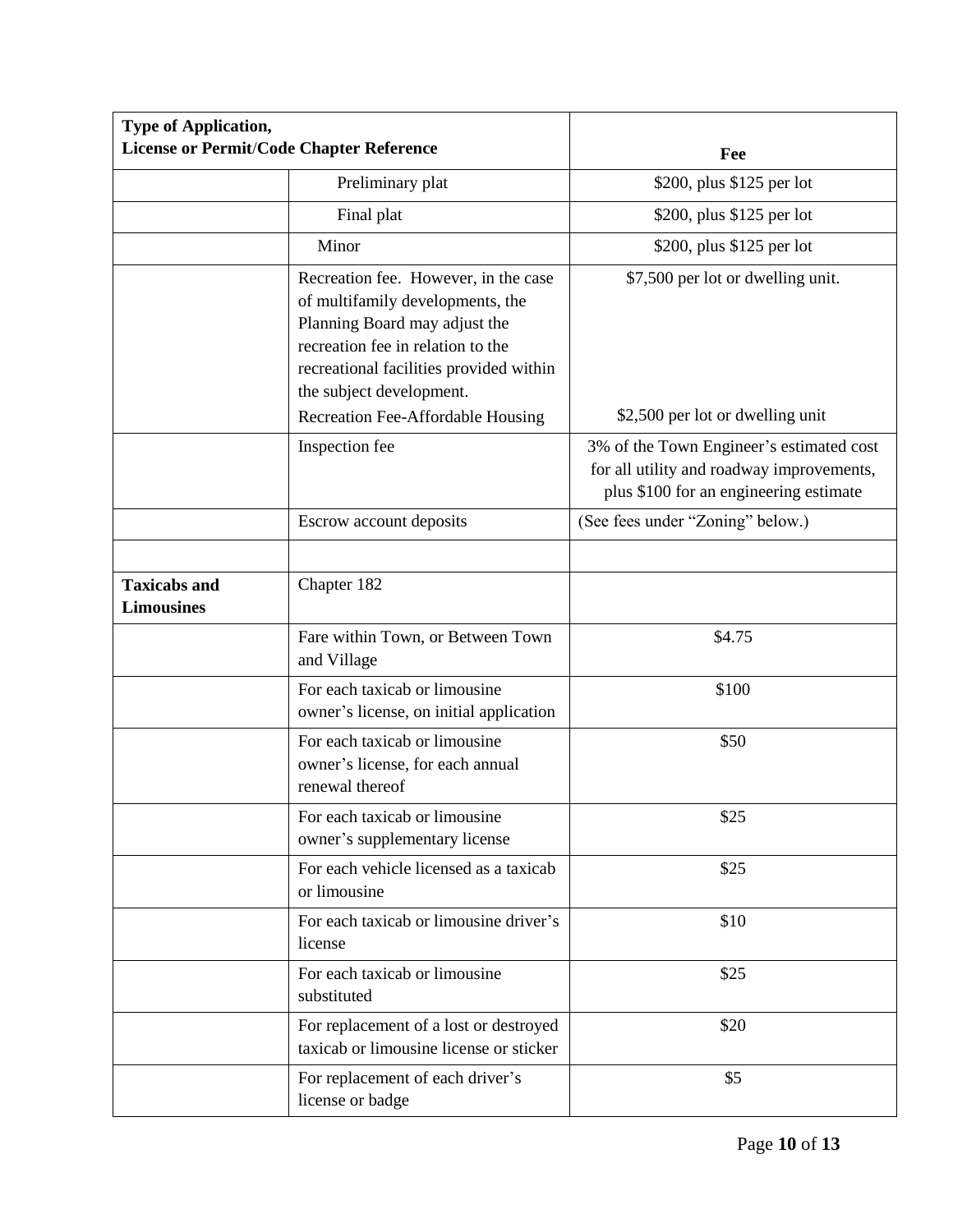| <b>Type of Application,</b><br><b>License or Permit/Code Chapter Reference</b> |                                                                                                                                                  | Fee                                                                  |                                                     |
|--------------------------------------------------------------------------------|--------------------------------------------------------------------------------------------------------------------------------------------------|----------------------------------------------------------------------|-----------------------------------------------------|
| <b>Call-a-Cab Coupons</b>                                                      |                                                                                                                                                  |                                                                      |                                                     |
|                                                                                | Cost to qualifying senior citizen                                                                                                                | \$3.00 per coupon                                                    |                                                     |
|                                                                                | Redemption by Town to participating<br>taxi company                                                                                              | \$4.75 per coupon                                                    |                                                     |
| <b>Senior Services</b>                                                         | Contribution from Qualifying Senior<br>Citizen                                                                                                   |                                                                      |                                                     |
|                                                                                | <b>Congregate Meals</b>                                                                                                                          | \$3.00                                                               |                                                     |
|                                                                                | <b>Home Delivered Meals</b>                                                                                                                      |                                                                      | \$3.50                                              |
| <b>Tax Foreclosure</b>                                                         | <b>Title Search</b>                                                                                                                              | \$250.00                                                             |                                                     |
|                                                                                | Legal & Publication Fees                                                                                                                         | \$700.00                                                             |                                                     |
| <b>Tax Receiver</b>                                                            | Administrative Re-Levy Fee for<br>Unpaid Village water rents                                                                                     | \$100                                                                |                                                     |
|                                                                                | Memo Bill Fee-Per Bill                                                                                                                           | \$5.00                                                               |                                                     |
|                                                                                | <b>Bounced Check Fee-Per Item</b><br>Returned                                                                                                    | \$20.00                                                              |                                                     |
|                                                                                | Annual Tax File Subscription Charge<br>for Tax Service Agencies                                                                                  | \$600.00                                                             |                                                     |
|                                                                                | Mailing Expense for Second Notice                                                                                                                | \$2.00                                                               |                                                     |
| <b>Telecommunication</b>                                                       | Chapter 182A                                                                                                                                     | \$5,000                                                              |                                                     |
|                                                                                | New telecommunications tower                                                                                                                     |                                                                      |                                                     |
|                                                                                | Co-location of an existing<br>telecommunications tower or high<br>structure where no increase in height<br>of the tower or structure is required | \$2,000                                                              |                                                     |
|                                                                                |                                                                                                                                                  |                                                                      |                                                     |
| <b>Towing Services</b><br><b>Agreement</b>                                     | Chapter 182B                                                                                                                                     |                                                                      |                                                     |
|                                                                                | Fees and services                                                                                                                                | <b>Normal business</b><br>hours Mon-Fri<br>8:00 a.m. to 5:00<br>p.m. | Sat/Sun/holidays and<br>after 5:00 p.m.<br>weekdays |
|                                                                                | Light-duty straight Town (3 tons<br>DVW)                                                                                                         | \$94.50                                                              | \$120.75                                            |
|                                                                                | Light-duty service call                                                                                                                          | \$78.75                                                              | \$105                                               |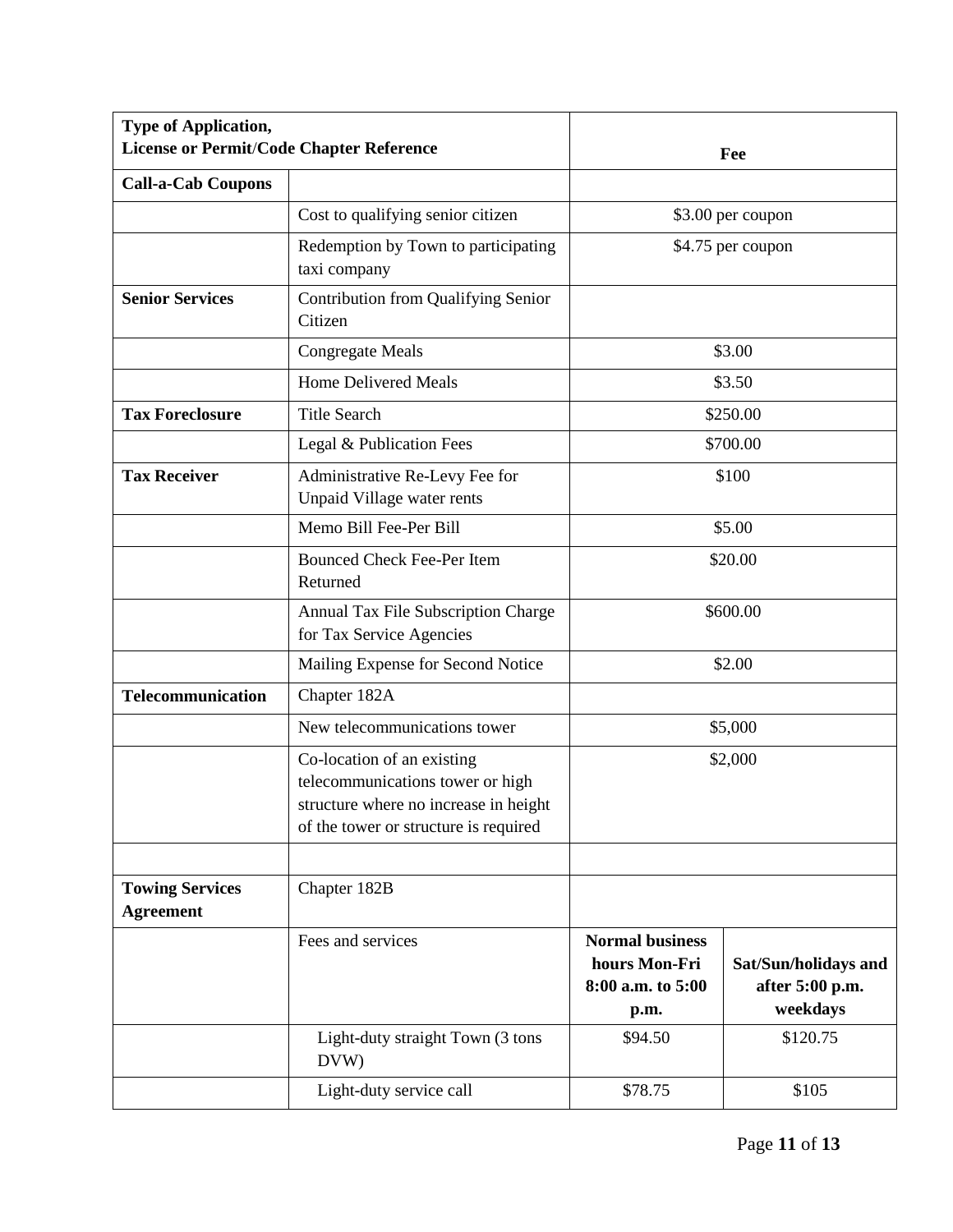| <b>Type of Application,</b> | <b>License or Permit/Code Chapter Reference</b>                                                                                                               |                                                                                                                                                                                                                                                                                                                                                                                                                 | Fee      |
|-----------------------------|---------------------------------------------------------------------------------------------------------------------------------------------------------------|-----------------------------------------------------------------------------------------------------------------------------------------------------------------------------------------------------------------------------------------------------------------------------------------------------------------------------------------------------------------------------------------------------------------|----------|
|                             | Gate/yard                                                                                                                                                     |                                                                                                                                                                                                                                                                                                                                                                                                                 | \$47.25  |
|                             | Mileage, per mile                                                                                                                                             | \$4.20                                                                                                                                                                                                                                                                                                                                                                                                          | \$4.20   |
|                             | $2nd$ truck                                                                                                                                                   | \$94.50                                                                                                                                                                                                                                                                                                                                                                                                         | \$120.75 |
|                             | Light-duty winching                                                                                                                                           | \$94.50                                                                                                                                                                                                                                                                                                                                                                                                         | \$120.75 |
|                             | Storage, per day                                                                                                                                              | \$50                                                                                                                                                                                                                                                                                                                                                                                                            | \$50     |
| <b>Tree Removal</b>         | Chapter 183                                                                                                                                                   |                                                                                                                                                                                                                                                                                                                                                                                                                 |          |
|                             | Tree removal permit, residential only                                                                                                                         | \$100                                                                                                                                                                                                                                                                                                                                                                                                           |          |
|                             | Tree removal permit, nonresidential                                                                                                                           |                                                                                                                                                                                                                                                                                                                                                                                                                 |          |
|                             | <b>Tree Bank Fund</b>                                                                                                                                         | Included in site plan review fees                                                                                                                                                                                                                                                                                                                                                                               |          |
|                             |                                                                                                                                                               | \$165 per caliper inch                                                                                                                                                                                                                                                                                                                                                                                          |          |
| <b>Zoning</b>               | Chapter 200                                                                                                                                                   |                                                                                                                                                                                                                                                                                                                                                                                                                 |          |
|                             | All appeals and applications made to<br>the Board of Appeals                                                                                                  | \$350                                                                                                                                                                                                                                                                                                                                                                                                           |          |
|                             | Special permit application                                                                                                                                    | \$350                                                                                                                                                                                                                                                                                                                                                                                                           |          |
|                             | Site plan or conditional use permit                                                                                                                           | \$350<br>\$350, plus \$25 per parking space<br>Same as application review fee<br>\$1,000 plus \$50 per acre of property owned<br>or controlled by the applicant to which the<br>rezoning or zoning amendment pertains<br>\$200<br>The amount of all performance and<br>maintenance bonds shall be established by<br>the Planning Board, based upon a<br>recommended amount as specified by the<br>Town Engineer |          |
|                             | Application review fee                                                                                                                                        |                                                                                                                                                                                                                                                                                                                                                                                                                 |          |
|                             | Inspection fee                                                                                                                                                |                                                                                                                                                                                                                                                                                                                                                                                                                 |          |
|                             | Request for rezoning or zoning<br>amendment review fee                                                                                                        |                                                                                                                                                                                                                                                                                                                                                                                                                 |          |
|                             | Environmental quality review. A full<br>environmental assessment form<br>review fee is required in all cases<br>when this form is part of the<br>application. |                                                                                                                                                                                                                                                                                                                                                                                                                 |          |
|                             | Performance and maintenance bonds                                                                                                                             |                                                                                                                                                                                                                                                                                                                                                                                                                 |          |
|                             | Each bond reduction request                                                                                                                                   |                                                                                                                                                                                                                                                                                                                                                                                                                 | \$100    |
|                             | Escrow accounts                                                                                                                                               |                                                                                                                                                                                                                                                                                                                                                                                                                 |          |